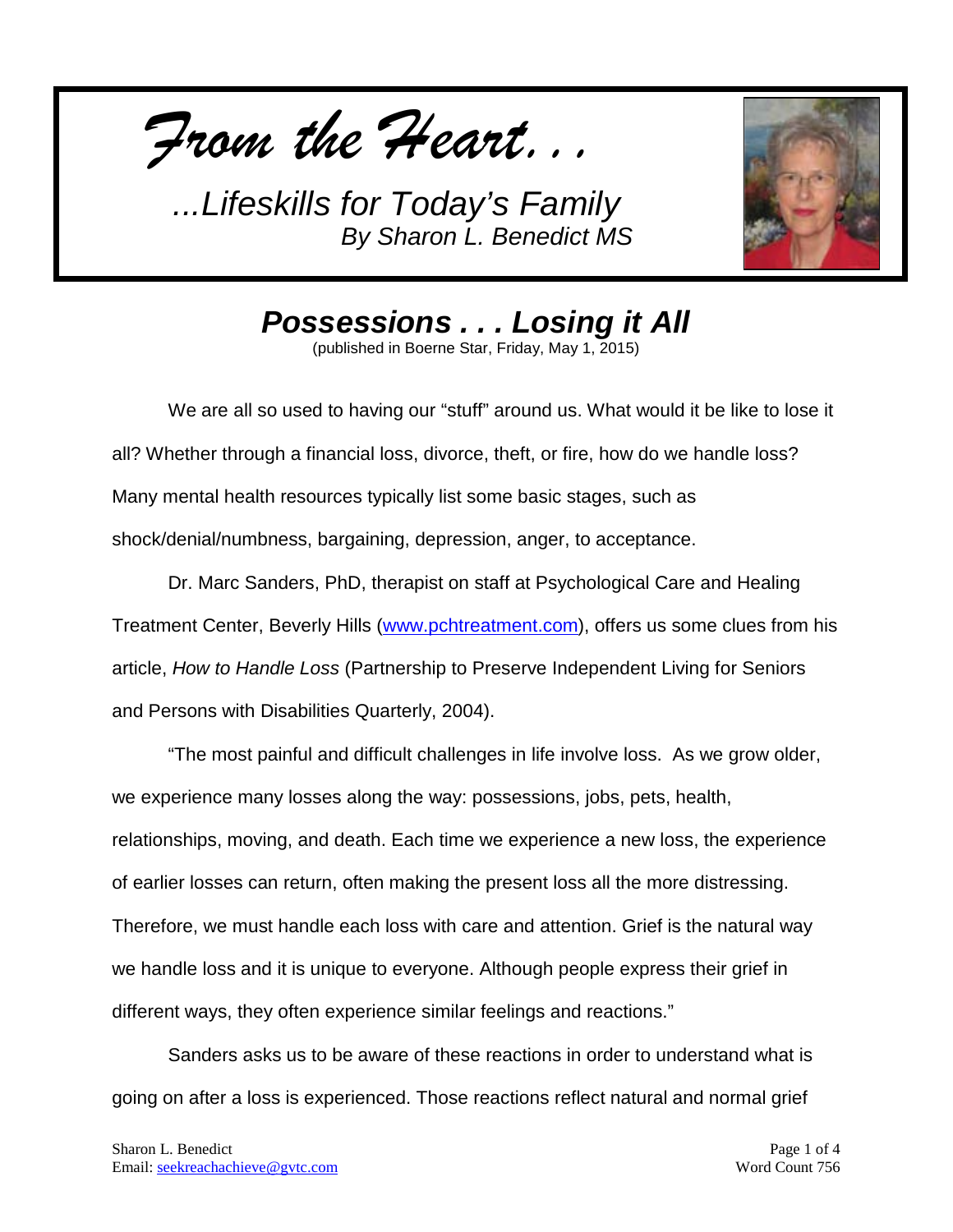responses. According to Sanders, some of the more common reactions that take place include mental/emotional changes, such as fear of being alone or going crazy, sadness, guilt for things not done or said and for not having prevented the loss, anger at whomever caused or allowed the loss to happen and with people who don't understand, obsessive memories of what has been lost, and questioning spiritual and/or religious beliefs and meaning of life.

Physical changes involves sleep disturbances, irritability, difficulty concentrating, changes in appetite, and body aches and pains. Social changes can bring tension with co-workers, partners, and friends , difficulty feeling understood by others, concerns of burdening others, and feeling that others seem annoyed and impatient.

Sanders believes for many, the support of friends, family, and/or care-givers can be enough to move through the grieving process. "For others, the lack of support or the intensity of the physical and emotional reactions can indicate the need for professional help . . . Ultimately, handling loss is about understanding the grieving process and creating the time for the grieving process to happen."

Sanders gives us some tips for those who have suffered a loss.

- Remember there is no "right" way to grieve and no set time frame.
- Be open to letting others help by talking about what you are experiencing.
- Expect ups and downs as you go through the grieving process.
- Avoid using alcohol or drugs to feel better.
- Don't expect the memories and feelings to go away too quickly.
- Don't make any big life decisions or changes.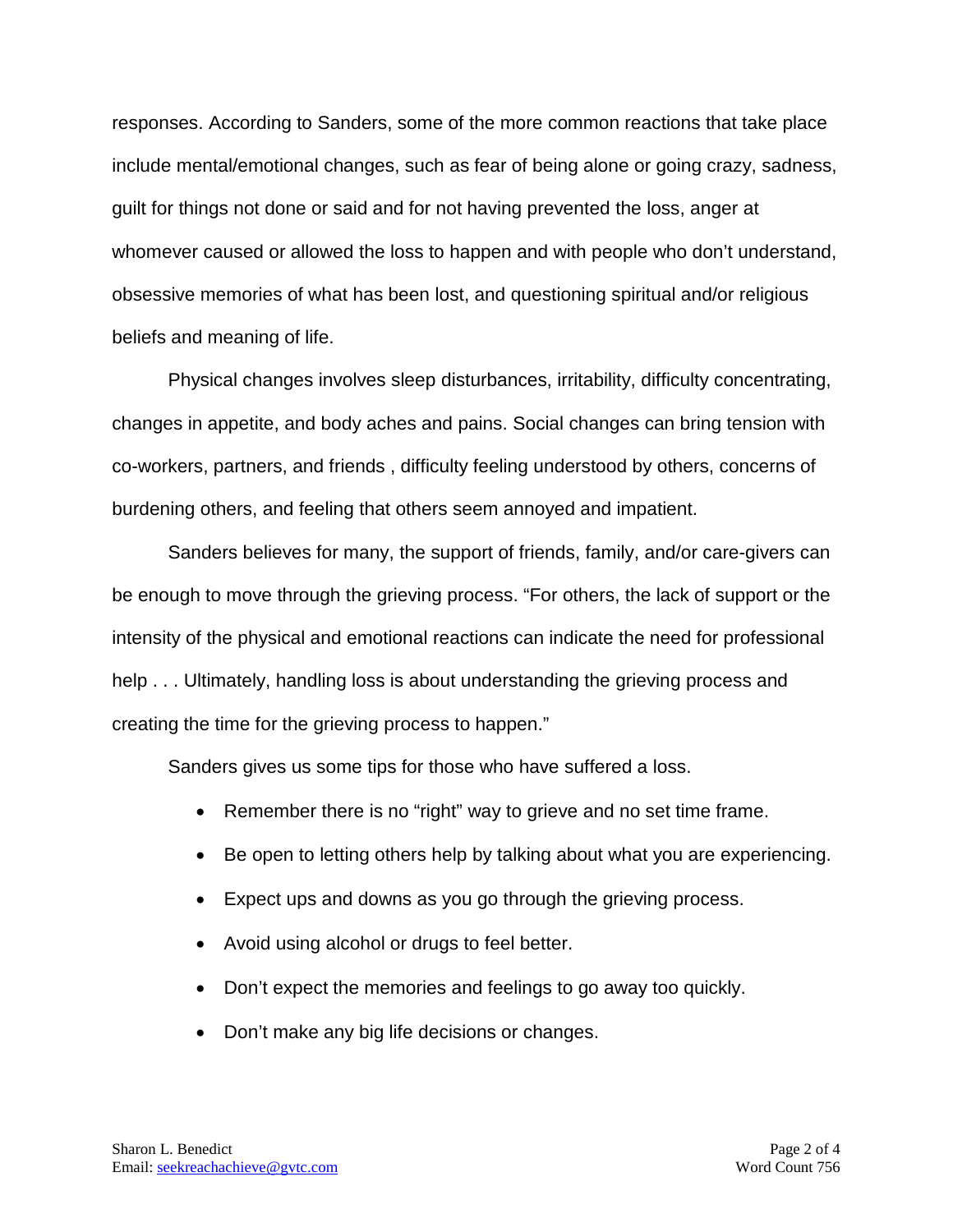• Seek professional help when the grief seems unbearable (e.g. support groups and/or individual therapy).

When it comes to helping a loved one, friend, or neighbor get through the loss, it can be difficult to know what to do or say. Sanders has some simple things you can do.

- Encourage them to talk about their thoughts, feelings, and memories.
- Encourage healthy behaviors, such as, eating regularly and exercise.
- Avoid reassuring comments, such as, "look at the bright side."
- People who are grieving simply want to be heard and understood.
- Provide practical support, such as, planning meals, contacting friends and relatives, driving, paying bills, etc.
- Allow them to experience their feelings, no matter how painful the feelings might seem. Grieving is a painful process.
- Encourage professional help when there is excessive pain and more support is needed.

You can gain further information through a variety of mental health resources, including the American Psychological Association

[\(http://www.apa.org/pi/families/resources/children-trauma-update.aspx\)](http://www.apa.org/pi/families/resources/children-trauma-update.aspx), and Texas relief organizations [\(http://texasimpact.org/Disaster\\_Response\\_Agencies\)](http://texasimpact.org/Disaster_Response_Agencies). Also check out faith-based organizations and churches in your neighborhood.

Has someone you know or close to you recently experienced loss? How have you demonstrated care and concern for them? Sometimes just a listening ear and heart is enough. But if more is needed, think about how you could encourage them through their grief. Throughout this month's lifeskill, *Possessions*, you will read stories about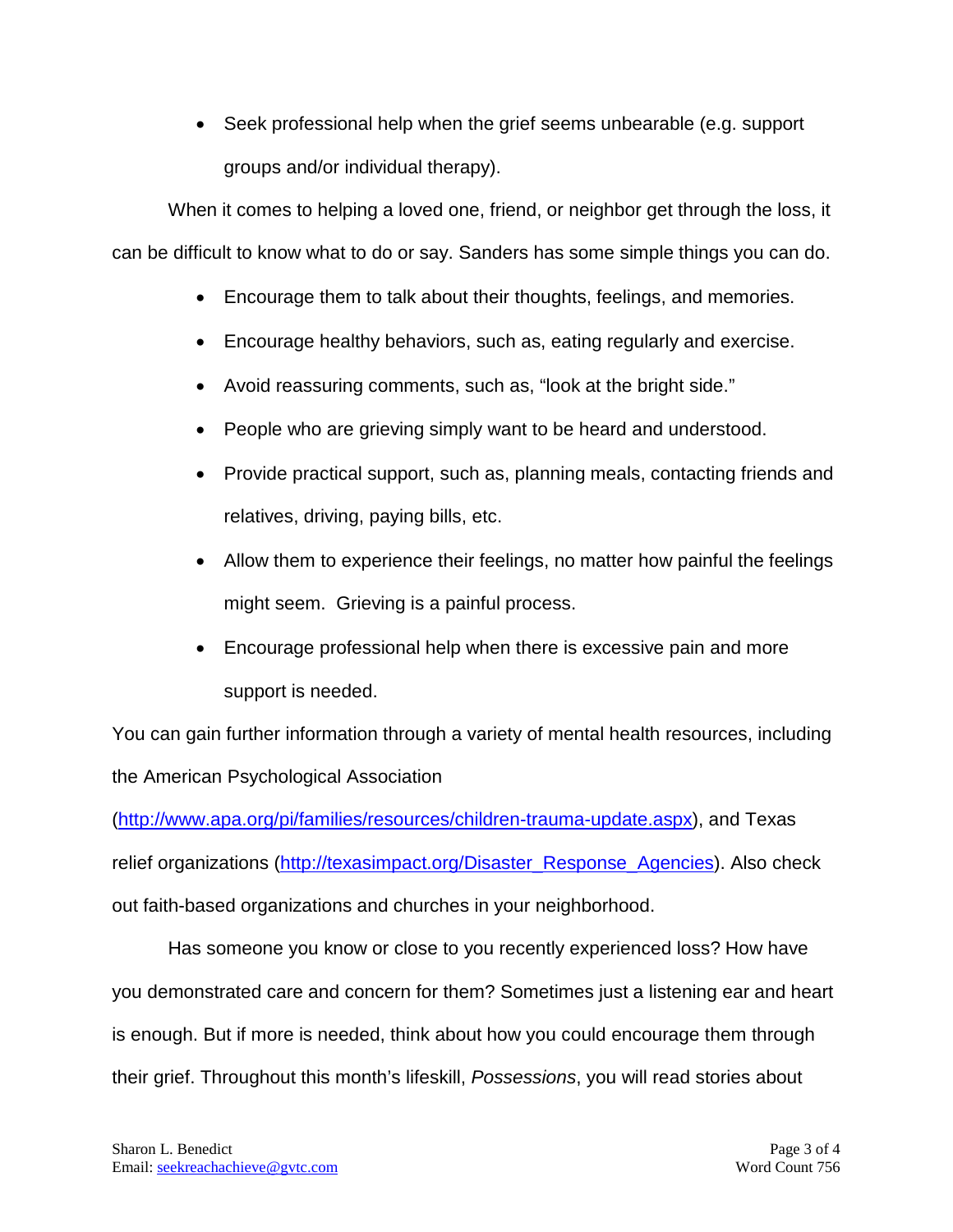courageous people journeying through their trial of loss. You will also read about the compassion of those who helped them not feel so alone.

--

*Sharon L. Benedict, is a speaker, author, and weaver, and loving it! She is available for speaking engagements, freelance writing, and will even weave you a one-of-kind creation, just for you. Sharon also welcomes your questions and comments and can be contacted a[t seekreachachieve@gvtc.com.](mailto:seekreachachieve@gvtc.com) Visit her website at [www.celebratingyourjourney.com.](http://www.celebratingyourjourney.com/)*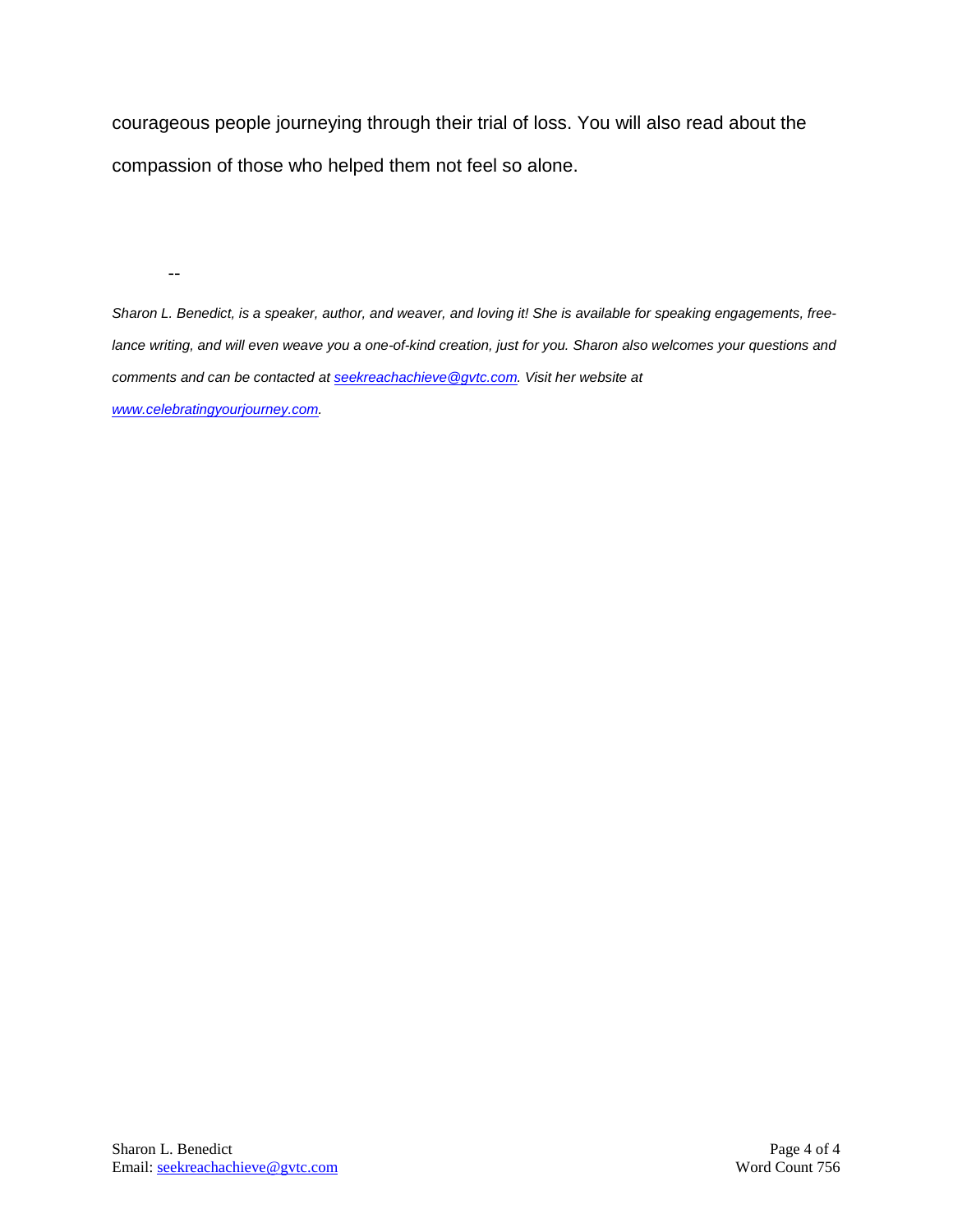*From the Heart...*



*Losing it All . . . the Journey Ahead* (published in Boerne Star, Friday, May 8, 2015)

How do you even begin to tell the stories of families who have lost it all and are beginning their journey of recovery and healing? We often hear people say to those after the loss, "You will be fine. Only possessions were lost. You have your life and each other."

We understand this to be true for us all. For many the loss can be much greater, such as a fire that burnt down your house but also caused serious, even life threatening injury to your loved ones. Your loved one may even have succumbed and didn't survive the injuries. Even when it is considered "only possessions," any loss can forever impact one's life. Think about all the memories you have all around you . . . family photos, treasured mementos, financial records, including all the everyday items you depend on, even water to drink from your faucet and food ready to eat. These are just a few to begin with.

We just can't take lightly any loss for ourselves, our families, our neighbors, our community. According to Mortgage Bankers Association, between 2005 and 2008 over 1.2 million households lost their homes due to the recession. In 2011, the Statistic Brain Research Institute reported (7/8/2014) almost 4 million home foreclosures. Fortunately for some, in 2013 the loss was reduced to 1,369,405. But the numbers are still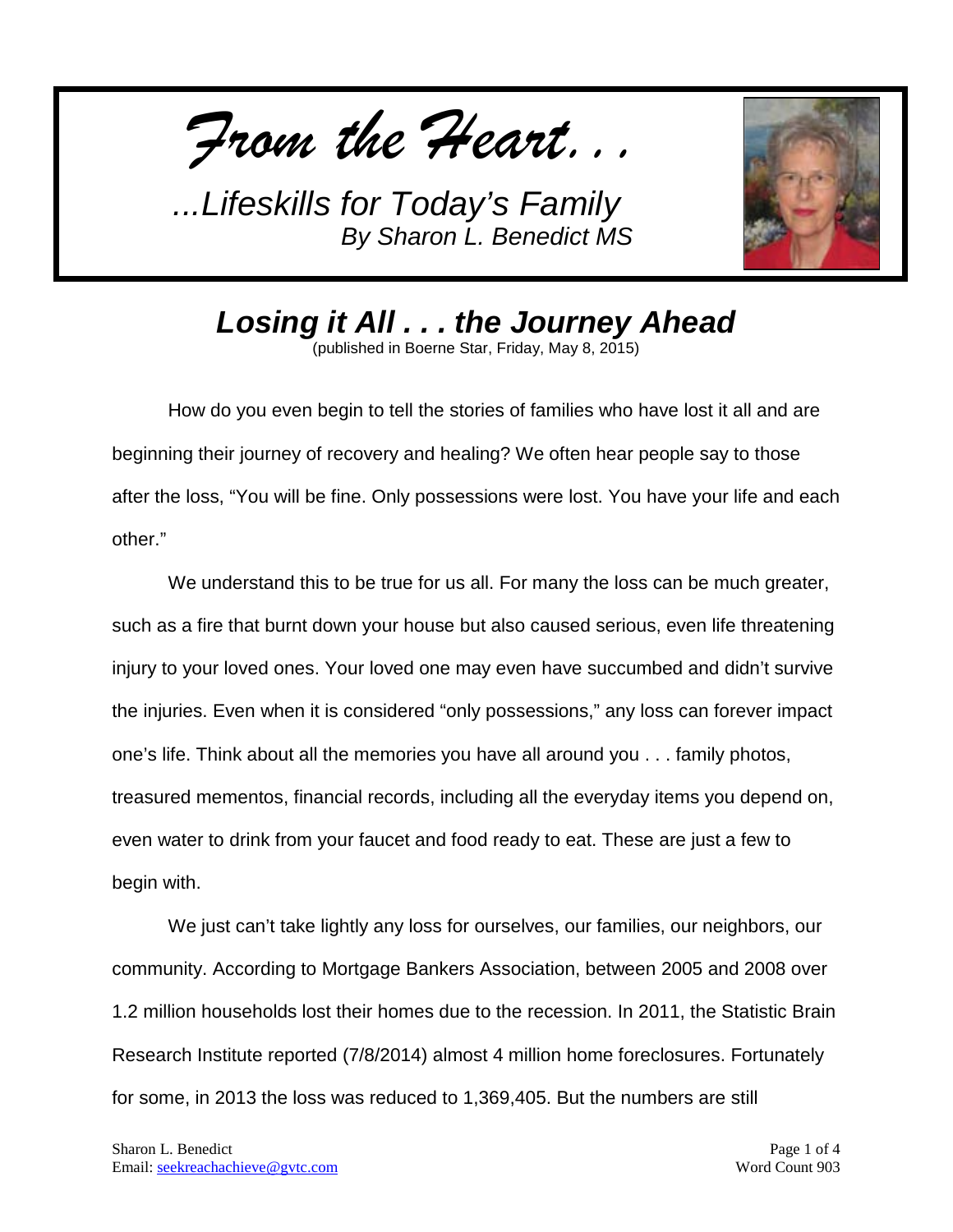overwhelming when you are one of the stats. Then add those losses from fire. The National Fire Protection Association's September 2014 report, *Fire loss in the United States During 2013*, estimated 1,240,000 fires. "These fires resulted in 3,240 civilian fire fatalities, 15,925 civilian fire injuries and an estimated \$11.5 billion in direct property loss. There was a civilian fire death every 2 hours and 42 minutes and a civilian fire injury every 33 minutes in 2013."

Throughout this month's lifeskill, *Possessions*, I felt it was time to honor families whose courage, strength, and faith have sustained them while weathering their often horrific trial of loss. You will also read about the compassion of those who helped those grieving to not feel so alone.

One story close to home, of which many of you may know, involved families in the Herff Ranch Subdivision, Boerne community. In February, 2015 the Weir Family received extensive damage to their home and belongings. Their neighbors, Scott Kenney, had an explosion in their house causing a fire to spread to adjacent homes.

The fire completely destroyed the Kenney's house with its contents. Then the fire spread to the Weir residence that also destroyed their house and most all their belongings. Scott Kenney sustained severe burns to at least 50 percent of his body and is currently in recovery. In addition, the Bennet family home adjacent to the Kenney home was also severely damaged. No one in the Weir and Bennet families were injured.

The Herff Ranch Community, neighbors, friends all immediately stepped up to offer support in whatever way was needed. Among the many who were on the scene at the time of the fire included Bergheim and Leon Valley Volunteer Fire departments,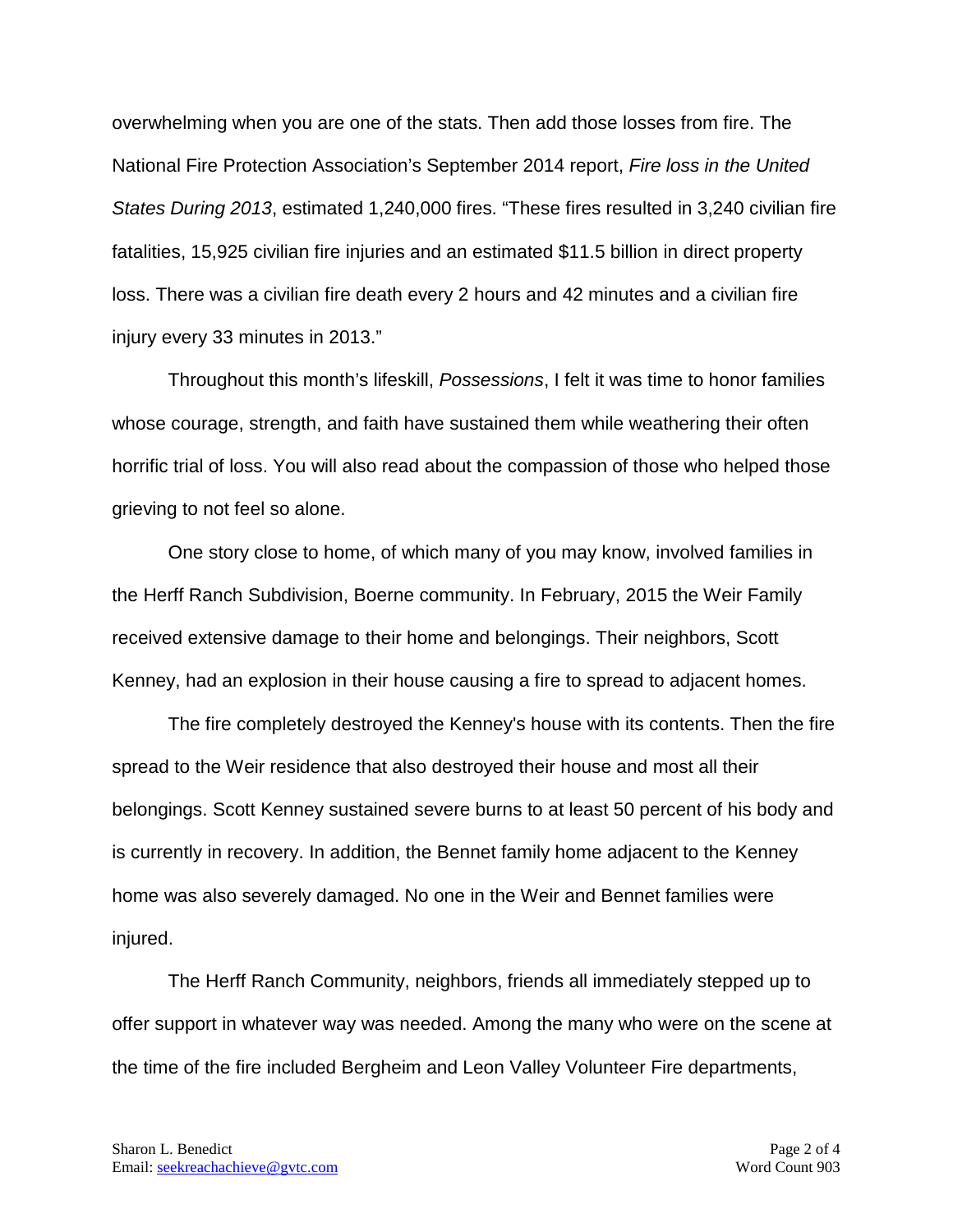Kendall County EMS, Boerne Public Works, city and county fire marshals, as well as Boerne Police and Kendall County Sheriff's deputies. The Hill Country chapter of the American Red Cross was also there to assist in whatever way possible.

Many started efforts via Indiegogo online fundraising accounts, which were established to support the Weir, Kenney and Bennet families through their losses. The funds donated to the Kenney Family totaled \$5,905.50, Weir Family \$5,347.50, and Bennet Family: \$483.60. In late March, these funds were disbursed through the accounts set up at Centennial Bank. Meadowlands opened a Sonora Bank account, and the funds have been disbursed in equal amounts to each of the three families.

As of the date of this article, Centennial Bank (contact person, Brandi Leigh, 830- 816-5199) is still accepting donations for the Kenney and Weir families. These accounts have been open since the day after the explosion. Broadway Bank (contact person, Amanda Lara, 830-249-2547) donation account for the Kenney family, which was set up a day after the explosion as well, is also still accepting donations.

You can also check out the Facebook group "Herff Ranch - Community Support" to see what other needs the families may have. According to Michael Schultz, Boerne Mayor, "The final status of the explosion outcome is still under the State Fire Marshall and nothing has been released." The State Fire Marshall office confirmed that investigation of the Boerne Herff Ranch Fires is still ongoing, and scientific testing is still being conducted. However, there is supposed to be a joint meeting of all stakeholders in the near future that may hopefully provide results and determination of their investigation.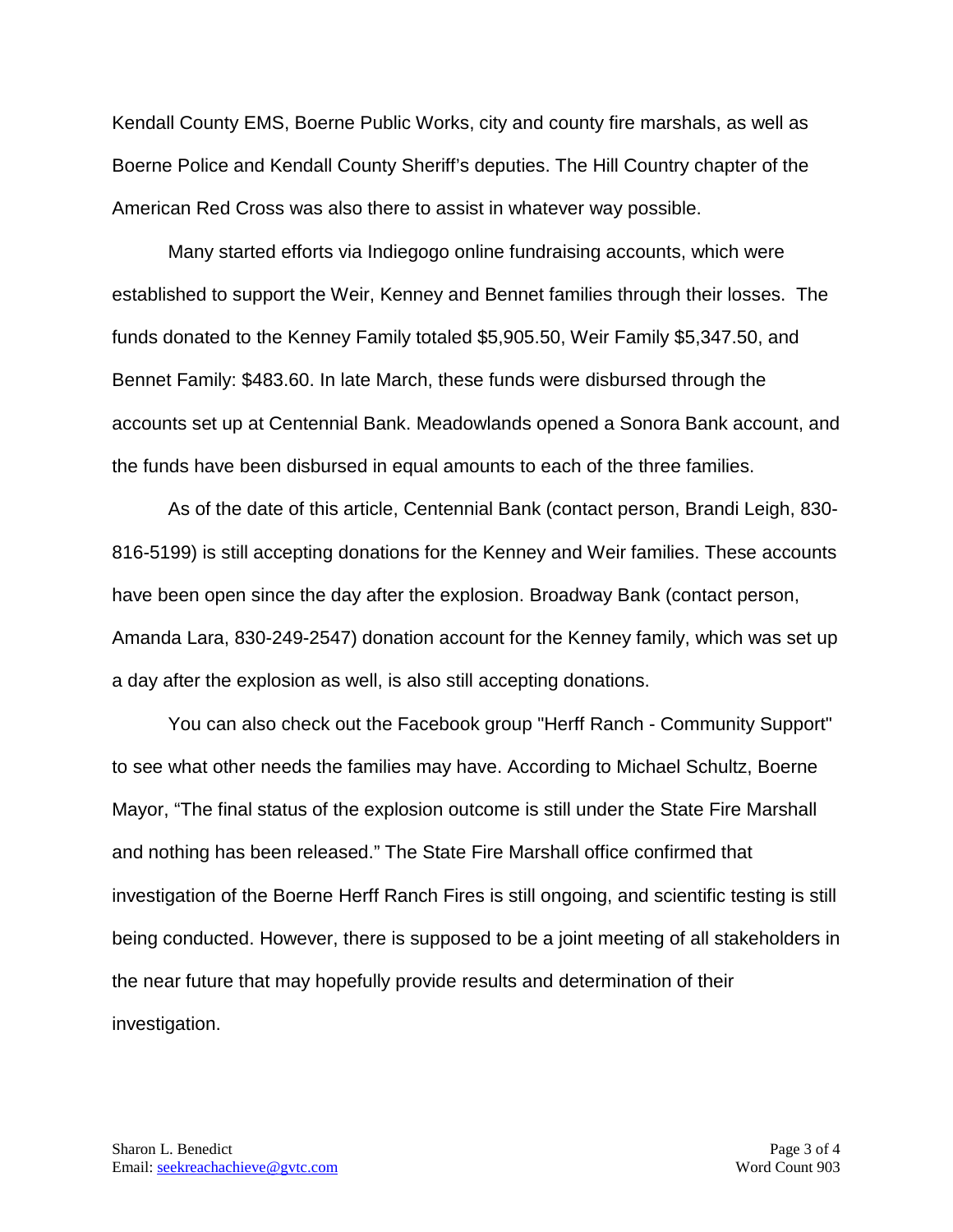In the next article, the amazing and selfless efforts of the Red Cross will be covered that benefit families throughout Texas and the nation. Hopefully, there will also be an update on the Texas Department of Insurance/State Fire Marshal's completion of their investigation of the Herff Ranch home fires. And be sure to continue supporting these precious families by donating to those fundraising accounts still open. Our community has demonstrated in so many spectacular ways how much we care for each other in times of loss. Let us continue to shine!

*Sharon L. Benedict, is a speaker, author, and weaver, and loving it! She is available for speaking engagements, freelance writing, and will even weave you a one-of-kind creation, just for you. Sharon also welcomes your questions and comments and can be contacted a[t seekreachachieve@gvtc.com.](mailto:seekreachachieve@gvtc.com) Visit her website at [www.celebratingyourjourney.com.](http://www.celebratingyourjourney.com/)*

--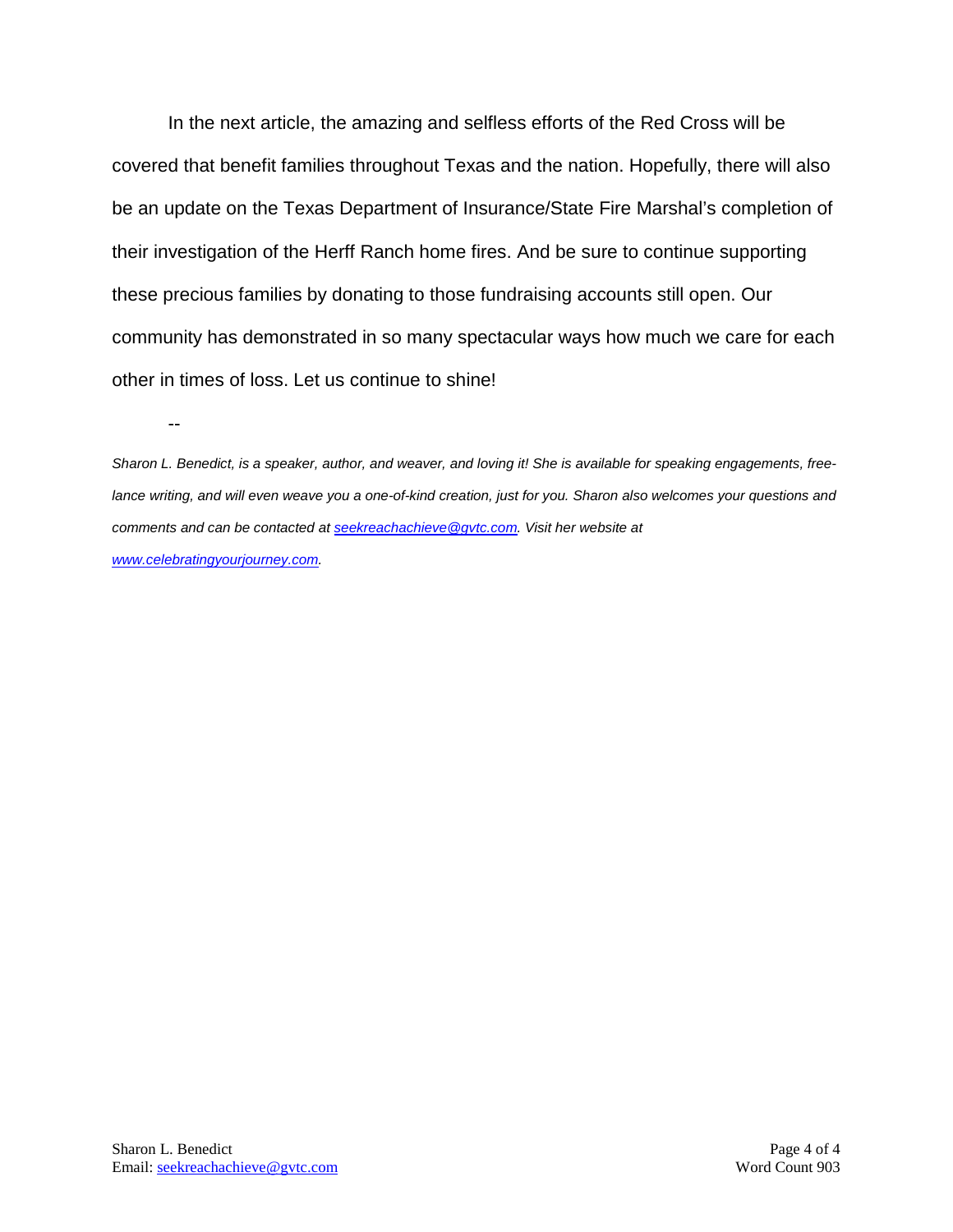*From the Heart...*



*Losing it All . . . Help On The Way* (published in Boerne Star, Friday, May 15, 2015)

When losing it all means starting over, where do you even begin? We all are just living our lives day to day and doing the best we can. Then we are hit big time with a major financial loss. We may also lose our jobs, a loved one, or our home and possessions either via foreclosure or fire.

With any loss, the impact is monumental in our lives. As mentioned in the first article of this series, many mental health resources typically list basic stages of recovery, such as shock/denial/numbness, bargaining, depression, anger, to acceptance. The memories never go away of that time. Yet, there are so many healing memories of those who stepped up to help the minute the loss hit you.

As covered in the previous article, the families in the Herff Ranch Community who lost their homes and possessions by fire, family, neighbors, and friends all immediately stepped up to offer support in whatever way was needed. Fundraising accounts were immediately set up to help with their financial and material needs. In addition, among the many who were on the scene at the time of the fire included Bergheim and Leon Valley Volunteer Fire departments, Kendall County EMS, Boerne Public Works, city and county fire marshals, as well as Boerne Police and Kendall County Sheriff's deputies.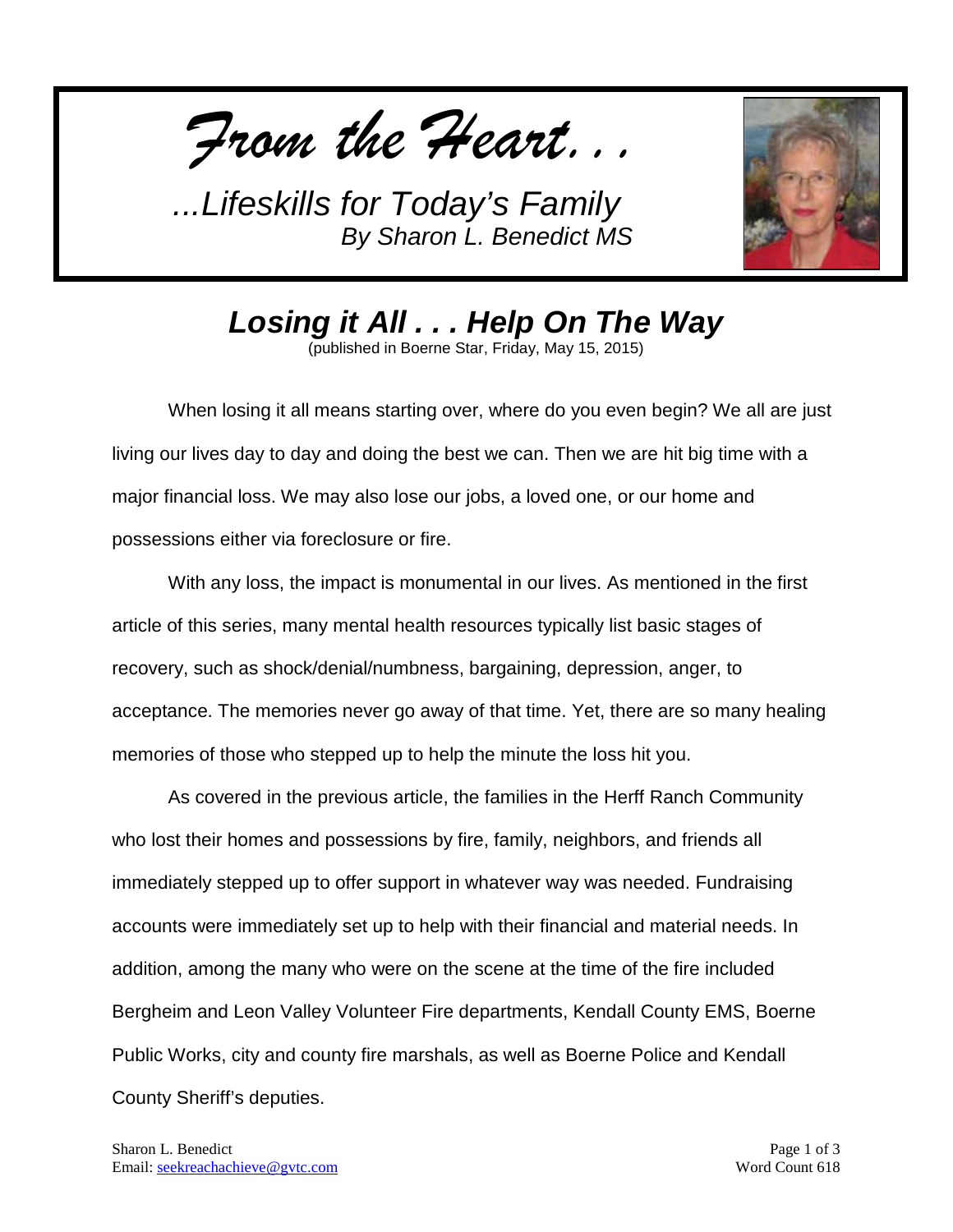The Hill Country chapter of the American Red Cross was also there to assist in whatever way possible. In speaking with Jacques DuBose, Executive Director for the American Red Cross serving The Texas Hill Country, the Red Cross has helped so many families with immediate needs as well as long-term recovery.

During 2014 and most recently, the Red Cross has helped 49 families with three to four family members per household. The Red Cross has "provided financial assistance for immediate needs like shelter, food, clothing, emotional support, hygiene items and medications. We work with each impacted family to determine what was lost in the disaster and what they'll need to get back on their feet."

According to DuBose, the Red Cross ". . .is usually on the scene of a disaster within a couple of hours of getting the phone call. After everyday disasters like home fires, the Red Cross is focused on immediate needs to make sure the family has a safe place to stay and their basic needs are being met. Then, we work with each family and property owner to connect them with other resources if they'll need help finding new housing in the long-term."

DuBose explains that with larger disasters, such as hurricanes or tornadoes that garner significant media attention, there is often an outpouring of public support and donations. The Red Cross will then have a larger access of resources for helping the families in need. "After the immediate safety and personal needs of the affected families have been met, additional funds may go towards long-term recovery programs—which means months and years of continued support in the community."

The Red Cross also offers other services and client support such as Home Fire Preparedness Campaign, Service to Armed Forces, Pillow Case Project for students,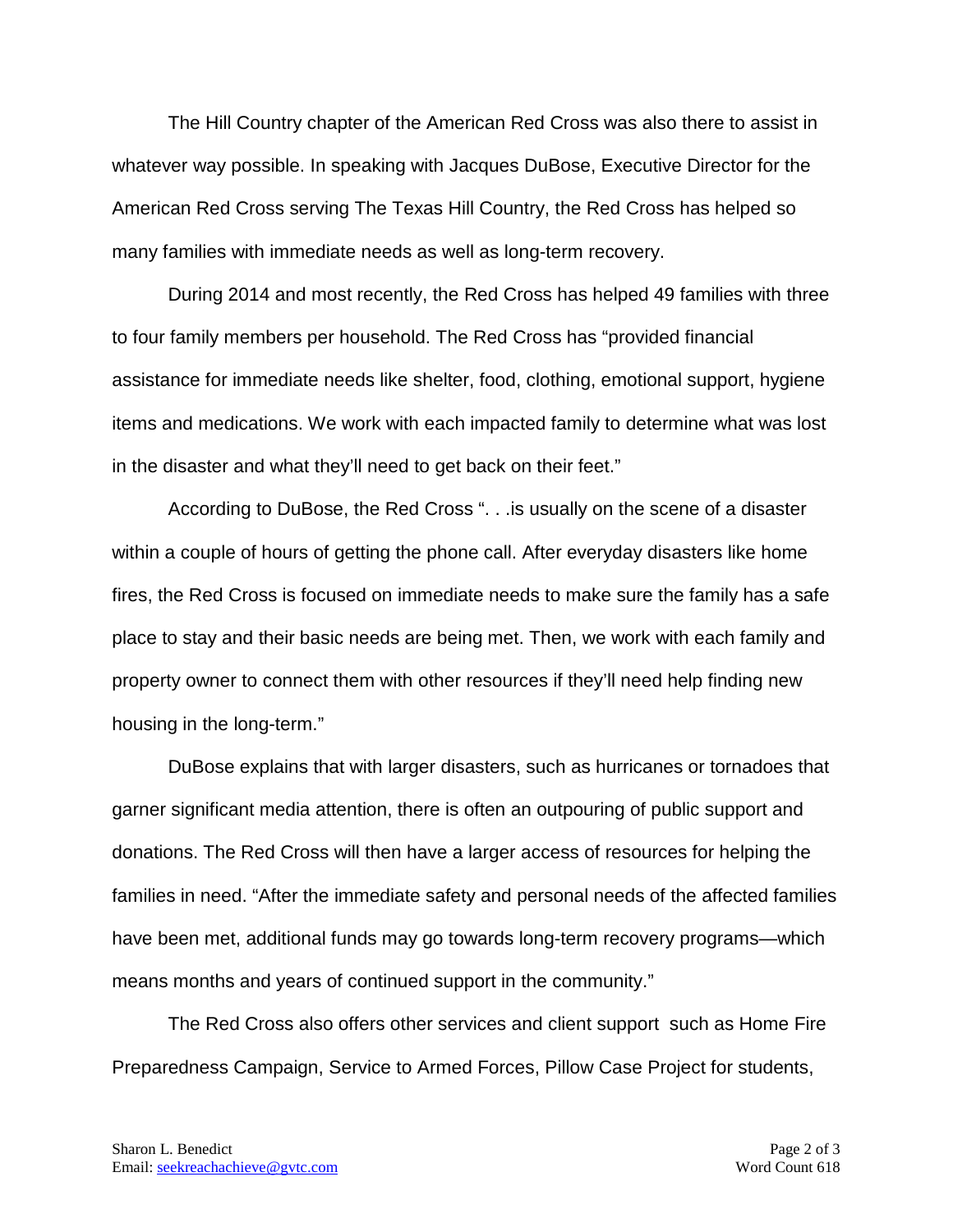and Disaster Preparedness for Seniors By Seniors, and more. To learn more about the Red Cross, visit their website, [www.redcross.org/Kerrville;](http://www.redcross.org/Kerrville) or contact Jacques Dubose at (830) 257-4677 x 1131.

In the next article, you will read what some families shared in their Red Cross Grant Application for this year that experienced loss (names removed for privacy). You will also learn how the Red Cross helped these families in their recovery.

---

*Sharon L. Benedict, is a speaker, author, and weaver, and loving it! She is available for speaking engagements, freelance writing, and will even weave you a one-of-kind creation, just for you. Sharon also welcomes your questions and comments and can be contacted a[t seekreachachieve@gvtc.com.](mailto:seekreachachieve@gvtc.com) Visit her website at [www.celebratingyourjourney.com.](http://www.celebratingyourjourney.com/)*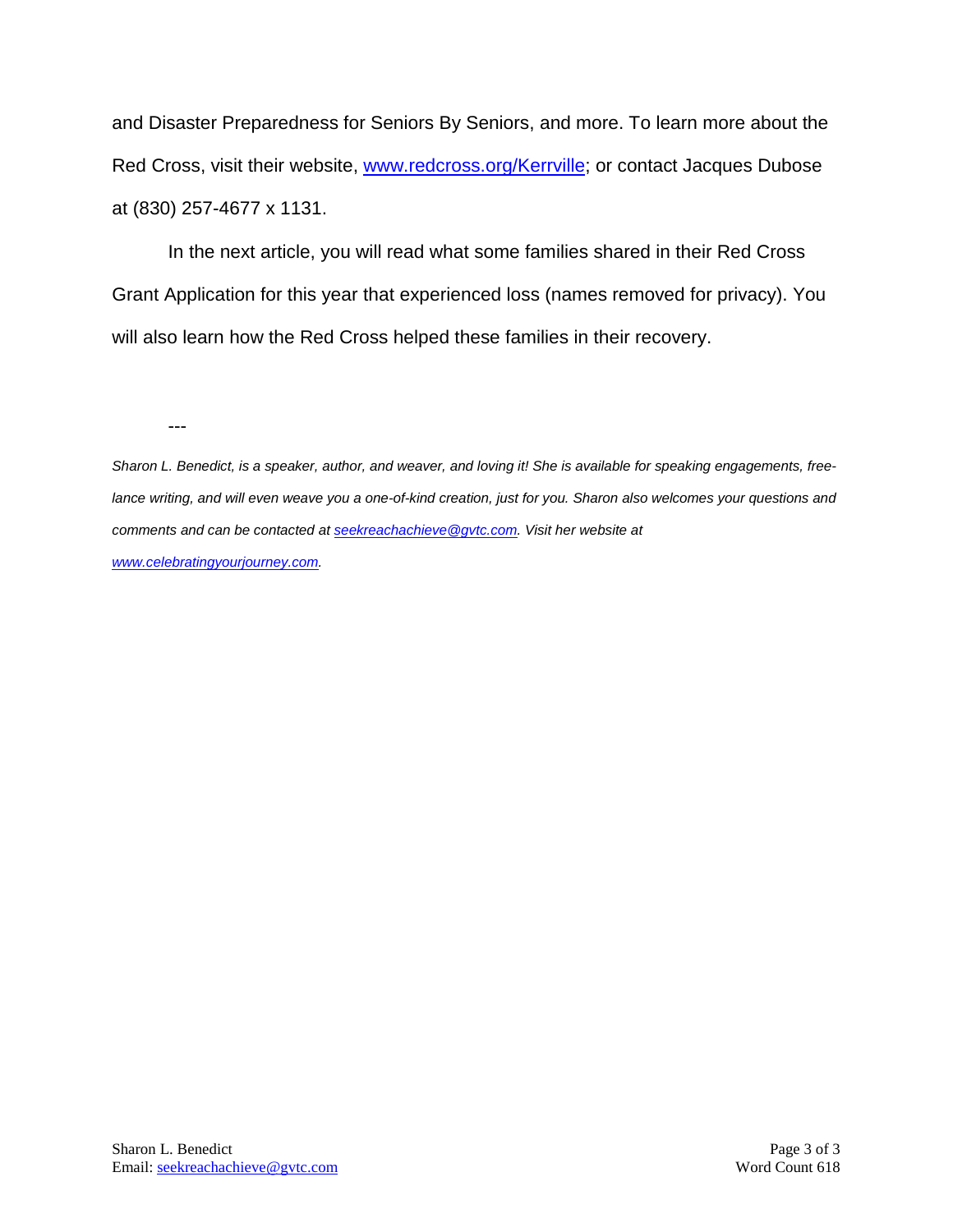*From the Heart...*



*Losing it All . . . Red Cross to the Rescue* (published in Boerne Star, Friday, May 22, 2015)

In the previous articles, we learned how our communities rally to the aid of those in our neighborhoods who have suffered loss of their homes, possessions, even lives. You also read about how the Red Cross helps those with loss in so many areas of life. To give you a glimpse of the extent of this organization's assistance, here are stories offered by families who submitted a Red Cross Grant Application for help this year. Names have been withheld for privacy of these families.

**Family 1**: "We had a home fire that was a complete loss. We were asleep and woke up to find our home on fire in the kitchen. We were able to get out with the clothes on our back. It was a very frightening experience. The Red Cross was there to help us. It was devastating for our family as we lost our cat and our home in the fire. Our daughter, who is in second grade, was distraught and traumatized by the fire.

The American Red Cross Hill Country Chapter provided shelter, food, clothing, counseling, and more. They gave our daughter a Comfort Kit and a stuffed lamb which she grabbed, hugged, and named Lamby. She said he would replace tiger, a stuffed animal she lost in the fire. The volunteers and staff were so compassionate and helpful. I was humbled and filled with gratitude. They even helped with prescriptions that had to be replaced because of the fire."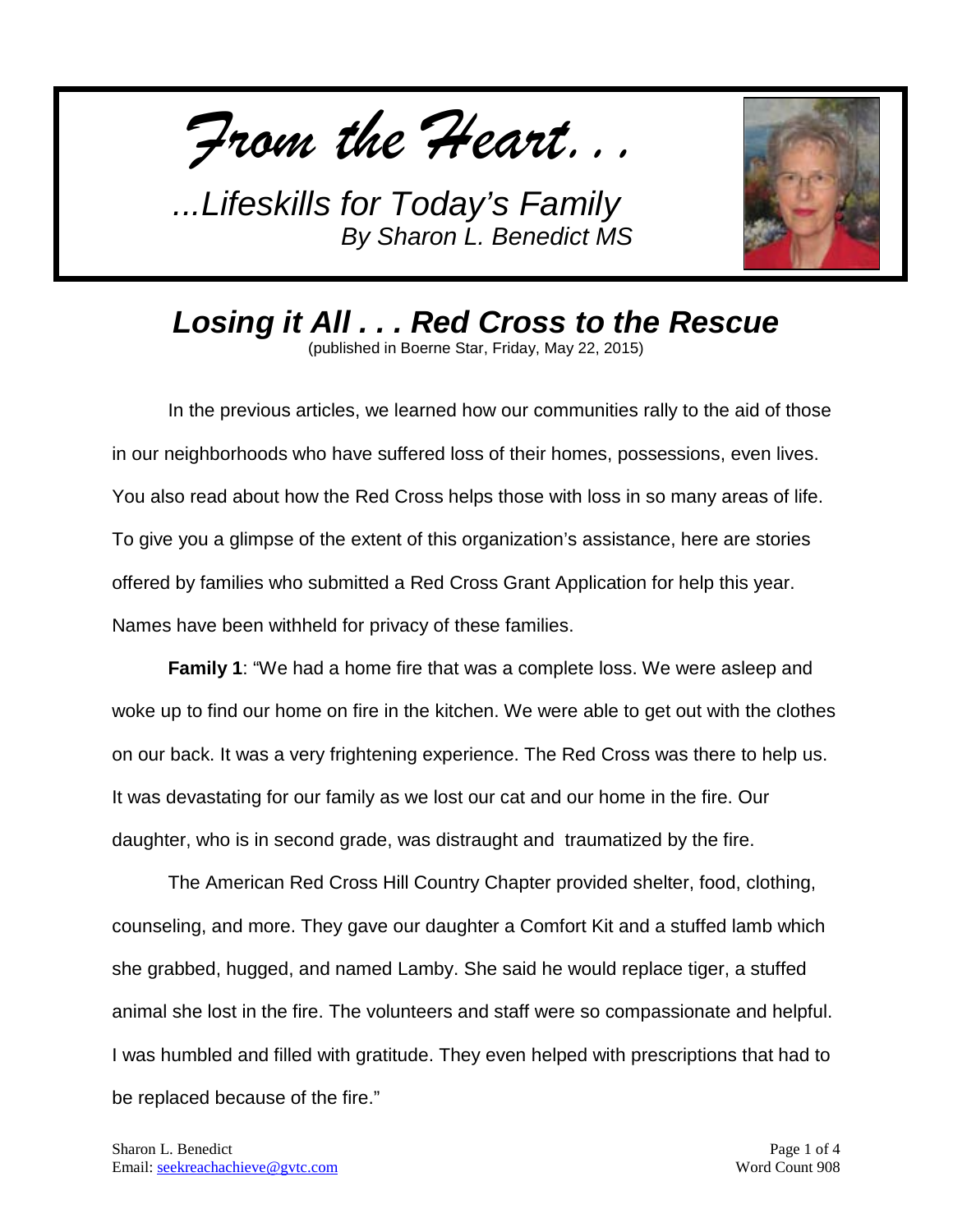**Family 2**: "We were called by friends and learned that our duplex was on fire. When we arrived the Fire Department was fighting the fire and the American Red Cross was onsite talking to our neighbors who lived in the other side of the duplex. After talking with the Police and fire department we met with a Red Cross Volunteer and the Director. They explained how the Red Cross could help us deal with Disaster and work on a Recovery Plan. We went through some paperwork and then the Red Cross was able to set us up with lodging and support to get food, clothing, and other necessities. We lost everything in the fire.

The Red Cross even helped me to get a new eye exam and new glasses. I had no idea the Red Cross assisted families that are impacted by fires like this. We have found another place to live and the Red Cross helped by talking to the landlord and assisting with the required deposit. They sent a check to the Landlord and we are very grateful for all the American Red Cross does to help."

**Family 3**: "On January 7 of this year, my home burned down. When the fire started, my twin children, my dog and I were all inside. I was able to get the children and dog to safety, though shoeless and without jackets in 29 degree weather. I then attempted to go in to grab my purse. My purse contained our lives. My ID, all my credit and bank cards, our social security cards, all my cash and the keys to both my vehicles.

Reaching it was impossible. As we sat in my car in the neighbor's driveway watching our house burn (I drive a Ford with a keypad on the driver's door, and my spare keys were in the console), I had no idea what would be next. One of the first responders asked me if I 'd like the Red Cross called. My initial reaction was, 'This isn't some national disaster. Don't waste their time.' Then I looked at my children and what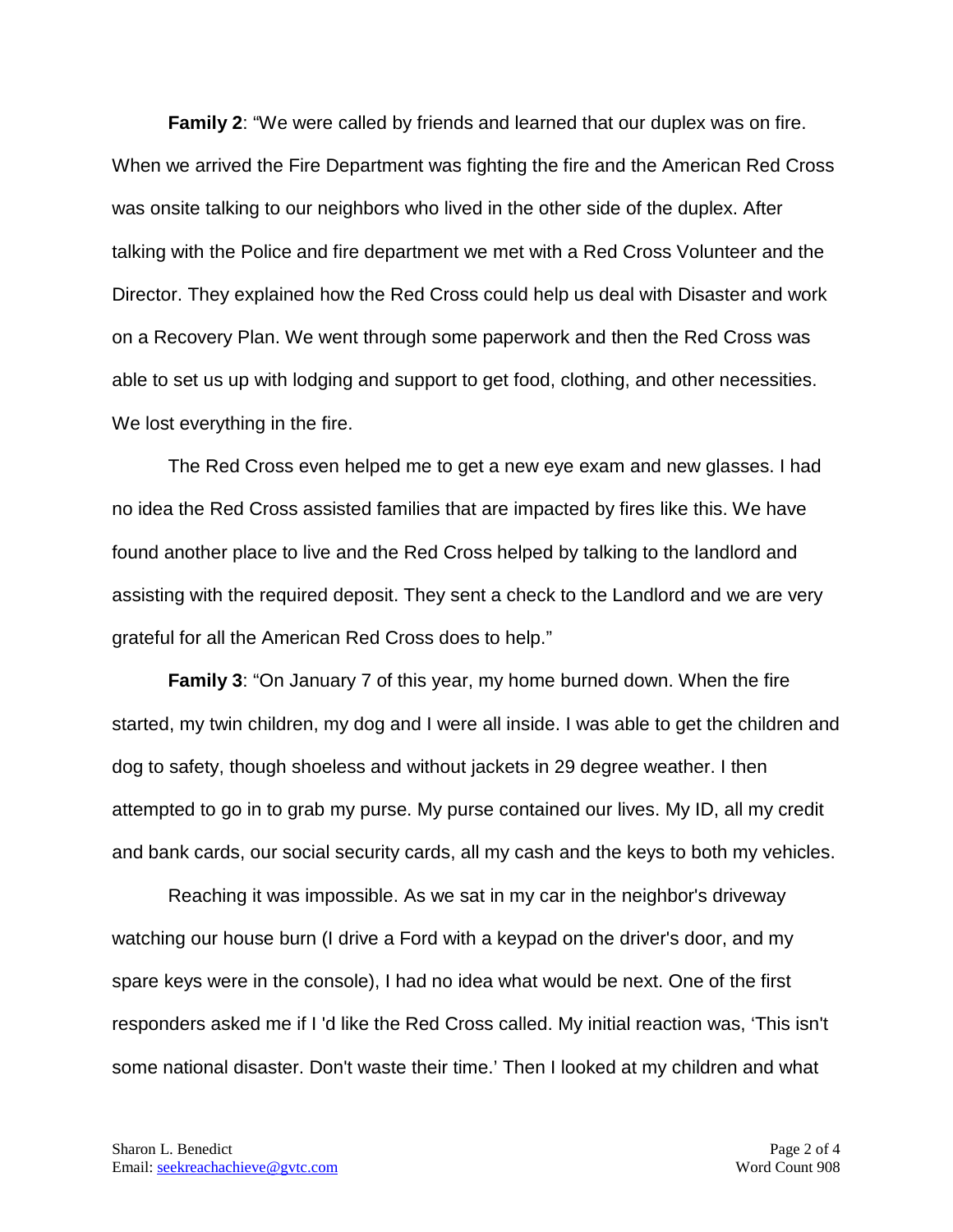was rapidly becoming less and less of my home, and I thought, ' Why not? What else have we got to lose?'

Within an hour of the initial phone call, I had two Red Cross volunteers talking to me, asking me what I needed, giving care packages to my children, estimating my immediate financial needs, and basically just letting me cry and giving me hope. By the time we finished, all of us had toothbrushes and all other immediate essentials, vouchers for clothing, a debit card with enough money to cover those immediate expenses (even my prescription medications) and a much more positive outlook on the situation. Without the Red Cross, I'm not sure what we would have done that night and in the few days after. I will be forever grateful."

None of us really know the depth of loss and grief these families endured. Yet, with their stories we can begin to understand how vitally important help from the Red Cross gave them much needed hope, healing, and help in finding a new home.

Have these stories tugged at your heart? Even if you don't know the families in need or are unable to personally reach out to them, you have the Red Cross as your connection of compassion and care. So, donate today by simply going to the Hill Country Chapter website and click "Donate Now." It's that simple to make a one-time gift or a recurring donation. You can even become a volunteer.

To learn more about the Red Cross [\(www.redcross.org/Kerrville](http://www.redcross.org/Kerrville)), you can contact Jacques DuBose, Executive Director, American Red Cross Serving The Texas Hill Country at (830) 257-4677 x 1131, or email Jacques at

[jacques.dubose@redcross.org](mailto:jacques.dubose@redcross.org).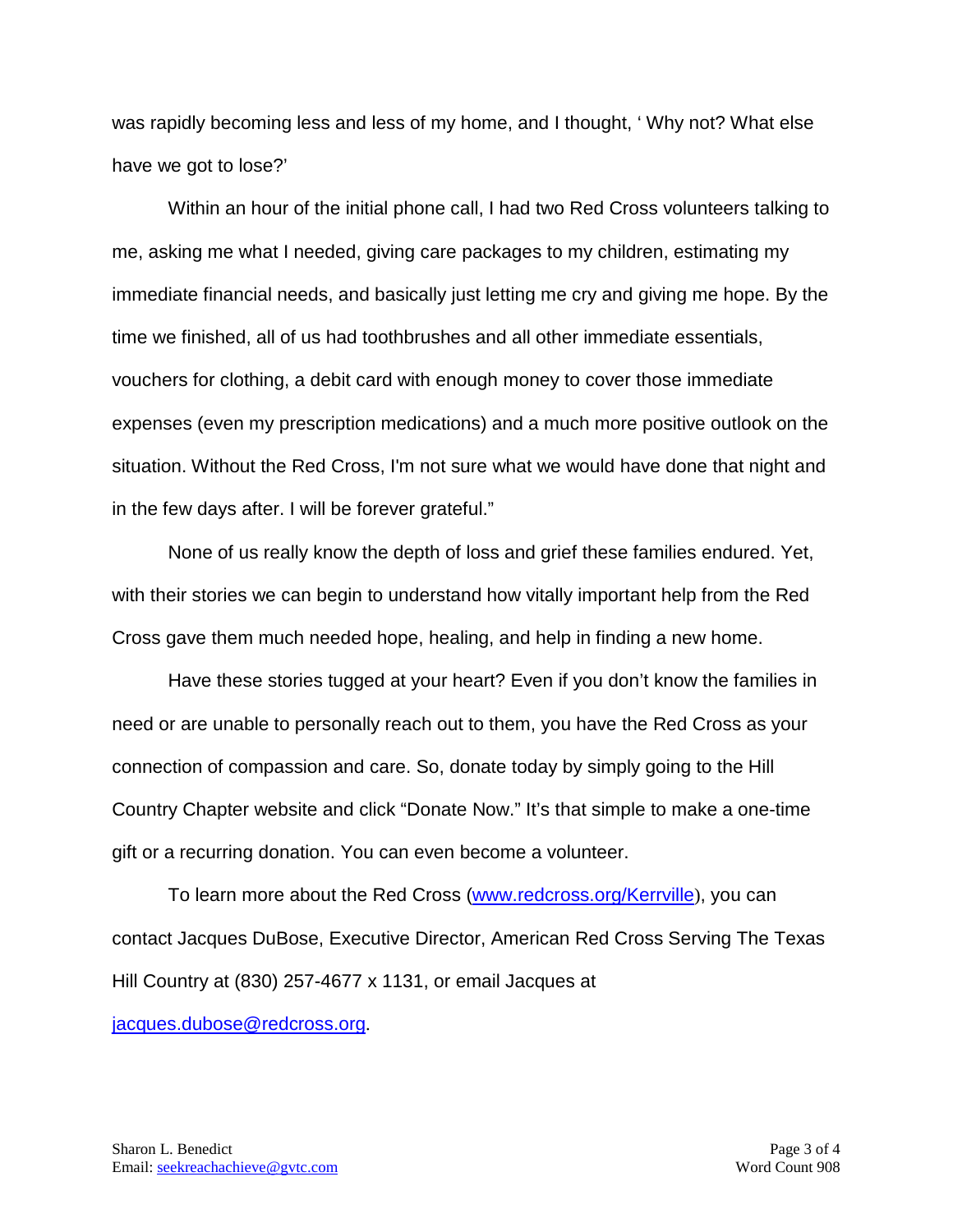*Sharon L. Benedict, is a speaker, author, and weaver, and loving it! She is available for speaking engagements, freelance writing, and will even weave you a one-of-kind creation, just for you. Sharon also welcomes your questions and comments and can be contacted a[t seekreachachieve@gvtc.com.](mailto:seekreachachieve@gvtc.com) Visit her website at* 

*[www.celebratingyourjourney.com.](http://www.celebratingyourjourney.com/)*

--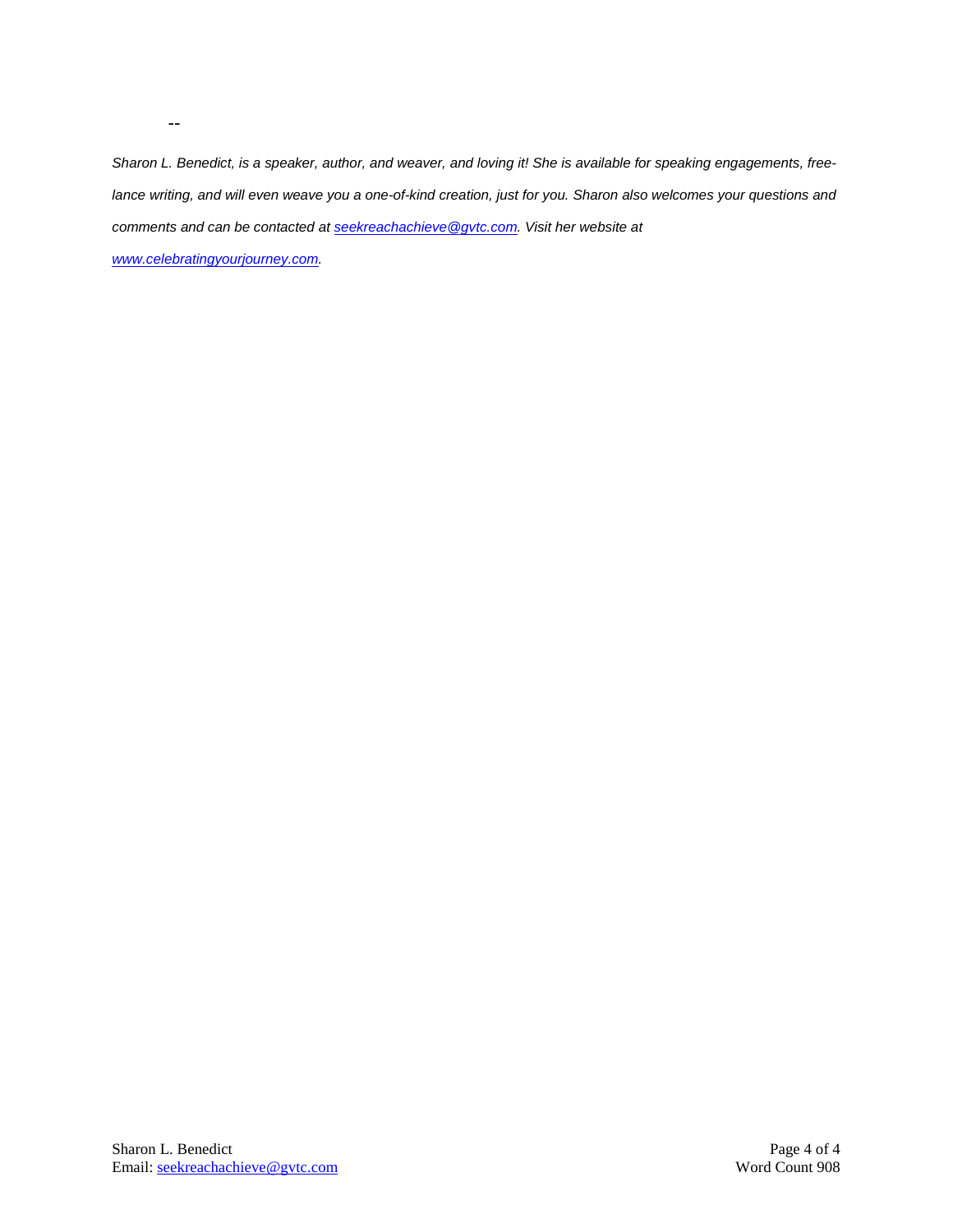*From the Heart...*



*Losing it All . . . Help Keeps Coming*

(published in Boerne Star, Friday, May 29, 2015)

Throughout this month of May, we covered lifeskill, *Possessions*. Our focus was on the courage and hope of those who have experienced loss, and the compassion and care of those who have stepped up to help. I never could have imagined how much more could anyone take until we all witnessed this week the wreckage across not only our beautiful Texas hill country but also throughout Texas and other states.

The many news networks, weather channels, and Facebook posts are continuing to share devastating reports and images showing the deluge of storms, damage, and loss of life hitting our Texas communities over the Memorial Day weekend. Rainfall in parts of Texas reached record levels, resulting in rivers and creeks overflowing, reaching well above flood stage. Roads, bridges, and lake dams collapsed as well, with homes being destroyed, particularly in the Wimberley and San Marcos areas. Add to that tornadoes, heavy winds, and more.

However, we have to remember these severe storms in Texas were actually happening throughout the month of May, not just this last weekend. According to Reuters and Accuweather.com (May 25, 2015, *Texas governor says deadly flooding is worst ever seen*), "Parts of the area have received more than 1½ feet of rain since May 1, six times what the area typically receives in all of May."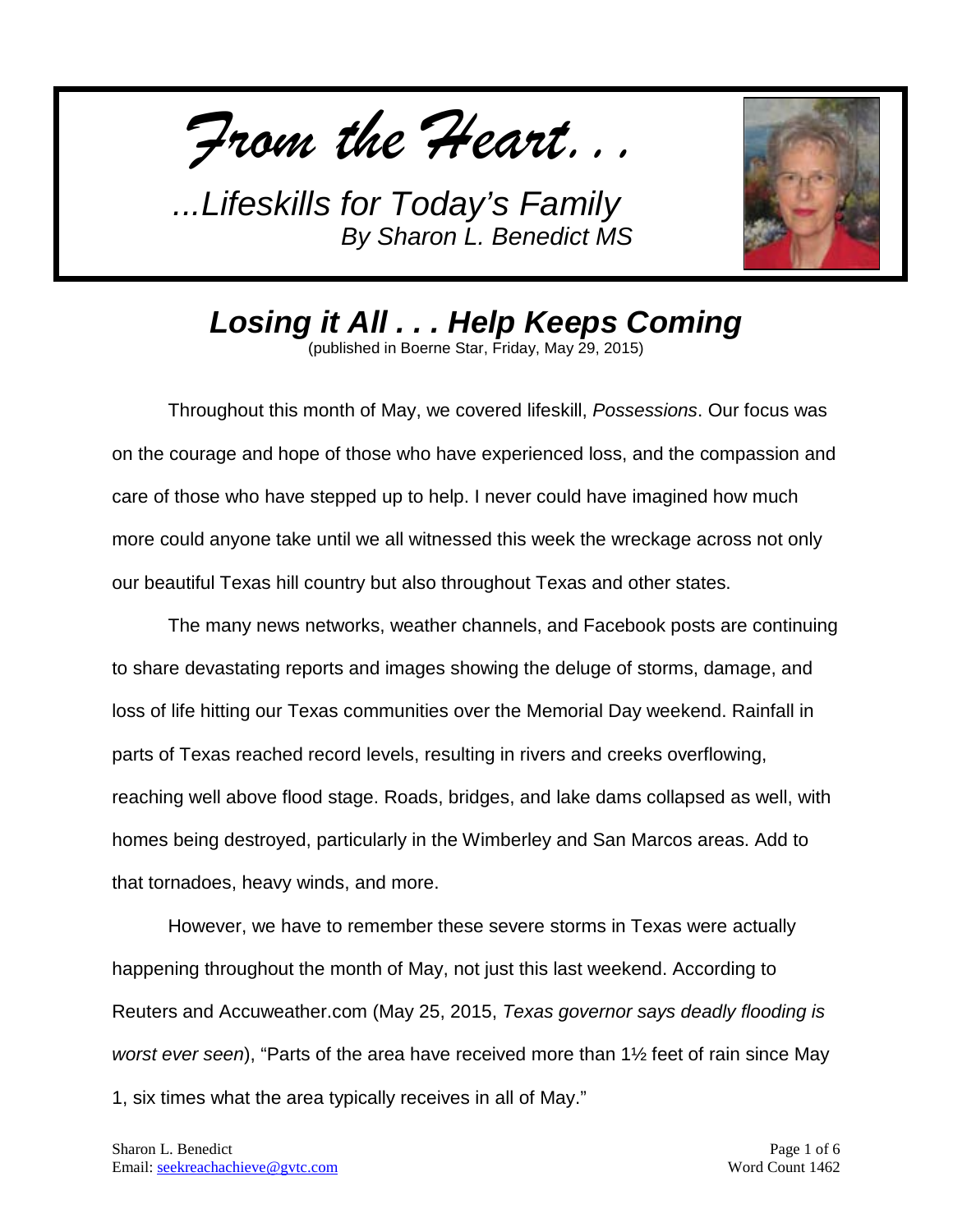Devastation has occurred in our Texas Hill Country communities, as well as Fort Worth/Dallas, Austin, and Houston. According to the National Weather Service the Trinity River in Fort Worth/Dallas area climbed above 40 feet last Sunday night — well above its 30-foot flood stage. Downtown Austin experienced massive street flooding as well. The Blanco river crested above 40 feet, more than triple its 13 ft. flood stage.

The damage and risk to life and property has continued this week and is moving through other states. According to the Texas Office of the Governor, on Tuesday, May 26, Governor Abbott issued an Emergency Disaster Proclamation [\(http://gov.texas.gov/news/proclamation/20941\)](http://gov.texas.gov/news/proclamation/20941) for 46 counties.

"Severe weather, tornadoes and flooding continue in these and other counties in Texas. THEREFORE, in accordance with the authority vested in me by Section 418.014 of the Texas Government Code, I hereby amend my proclamations of May 11, May 15 and May 25, 2015, and declare a disaster in Archer, Bastrop, Blanco, Bosque, Bowie, Caldwell, Cass, Clay, Collin, Comal, Cooke, Denton, Dewitt, Eastland, Fannin, Gaines, Garza, Grayson, Grimes, Guadalupe, Harris, Harrison, Hays, Henderson, Hidalgo, Hill, Hood, Houston, Jasper, Johnson, Kendall, Montague, Navarro, Newton, Nueces, Parker, Red River, San Jacinto, Smith, Van Zandt, Walker, Wichita, Williamson, Wilson, Wise, and Zavala counties." In addition, Abbott authorized further mobilization of state resources to assist impacted communities.

As reported on May 26 by CBS Houston, "In the U.S., a line of storms that stretched from the Gulf of Mexico to the Great Lakes dumped record rainfall on parts of the Plains and Midwest, spawning tornadoes and causing major flooding that in Texas destroyed or damaged more than 1,000 homes and forced at least 2,000 residents to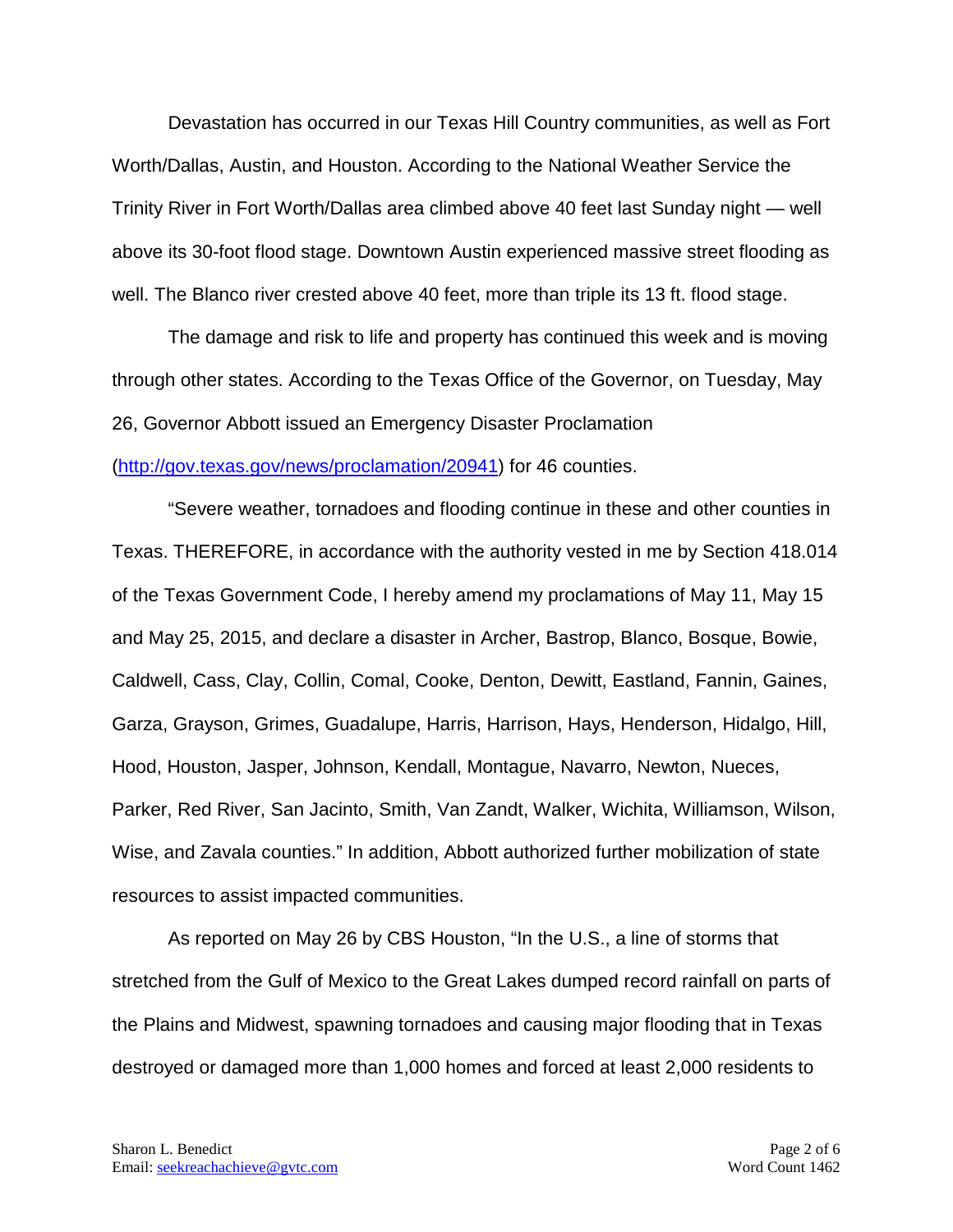leave their homes. 'You cannot candy coat it. It's absolutely massive,' Texas Gov. Greg Abbott said after touring the destruction."

According to Breitbart Texas (May 25, 2015) over 300 Wimberley homes were swept away by the waters. "Governor Abbott called the continuing flood damage in central Texas 'absolutely devastating.' After flying over the Blanco River area on Monday, Abbott talked about the 'tsunami-type power' that destroyed hundreds of homes along the river. 'This is the biggest flood this area of Texas has ever seen,' said Abbott, according to a Reuters report."

Since current forecasts foresee continued storms, wind, and further damage, the Governor's Office along with the Texas State Operations Center (SOC) and Texas Emergency Management Council remain at an "elevated activation level and is continuing to monitor weather conditions and coordinate with the National Weather Service."

The Governor's office has also listed the following public resources involved in the state's continued response to the massive damage and risk to life

[\(http://gov.texas.gov/news/press-release/20935\)](http://gov.texas.gov/news/press-release/20935):

- **Texas Department of Public Safety** (DPS): Assisting with reconnaissance, search and rescue efforts, and providing personnel and resources as needed.
- **Texas Parks & Wildlife Department** (TPWD): Conducting search and rescue missions during flash flooding/water incidents in affected areas.
- **Texas Department of State Health Services** (DSHS): DSHS have mobilized resources, equipment and personnel to provide medical assistance as needed.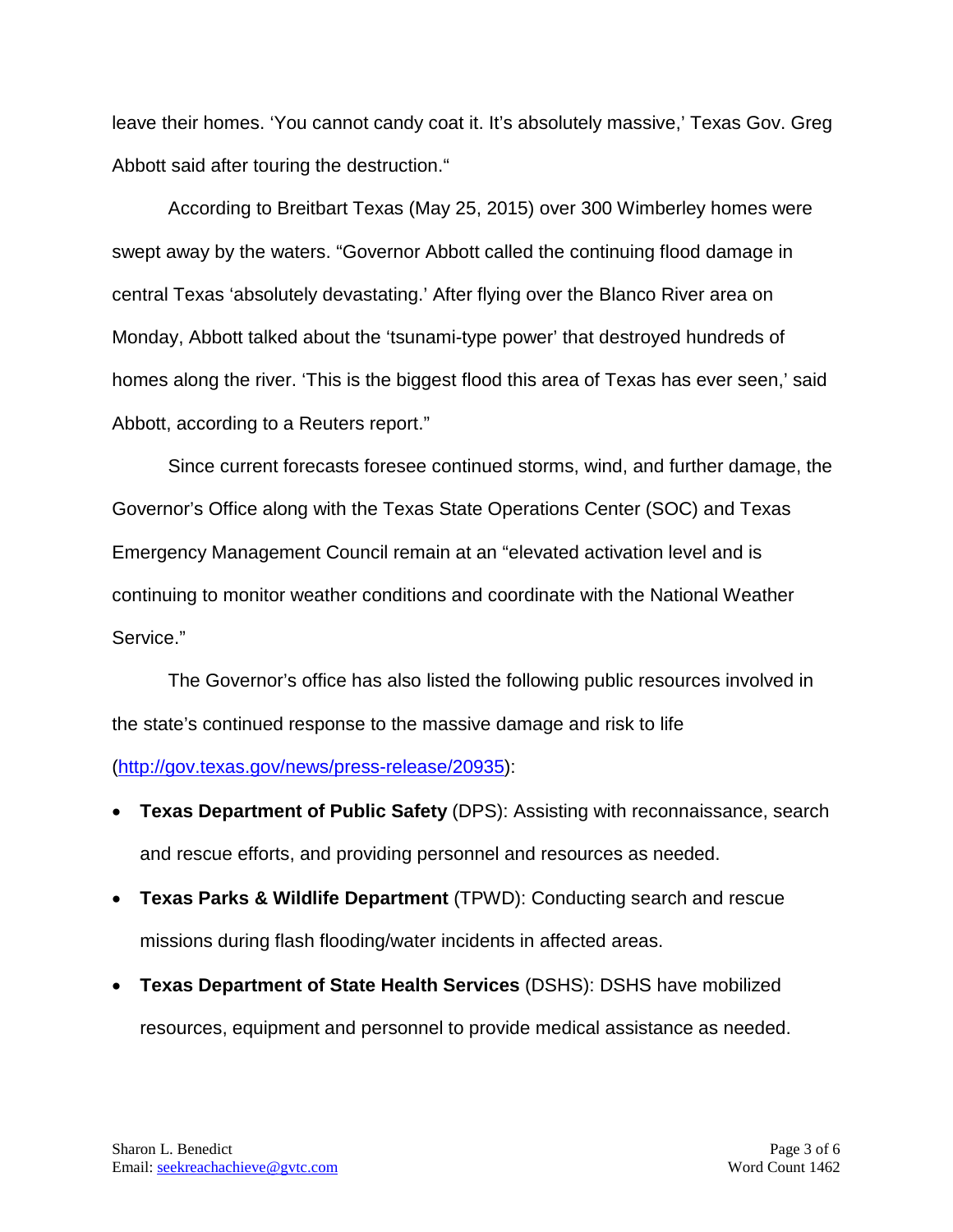- **Texas Military Forces** (TMF): TMF has deployed aircraft and high-profile vehicles, and continues providing assistance with search and rescue missions as needed.
- **Texas Task Force 1** (TTF1): Air and boat rescue squads have been deployed for search and rescue missions as needed.
- **Texas Commission on Environmental Quality** (TCEQ): Continues to monitor dams and river levels in the affected areas.
- **Texas Department of Transportation** (TxDOT): Crews have deployed resources to address flooding conditions and debris cleanup impacting roadways.
- **Public Utility Commission of Texas** (PUC): Personnel continue to work with utility companies to resolve power/utility issues.
- **Texas Department of Agriculture** (TDA): Assisting communities to apply for funds administered by TDA that will help with storm cleanup and rebuilding.
- **Voluntary Organizations Active in Disasters** (VOAD): Organizations continue to provide shelter and other mass care needs as requested.

In the private sector, HEB stepped up to help on May 25 and 26 in San Marcos and Wimberley communities. HEB provided Disaster Relief Cleanup Kits to residents returning to their homes. Their Mobile Kitchen was also in San Marcos during the week serving hot meals and bottled water to victims of the floods, first responders, and volunteers. HEB also provided 4,000 bottles of water to Jacob's Well Elementary since the school's water system is currently not drinkable. They also are assisting the impacted communities of Lockhart, Luling, and Pflugerville through its local stores. Visit HEB online at <http://bit.ly/1IVzS1H> for relief distribution locations and times. The Sacred Heart Catholic Church in Comfort (830-995-3708) is also providing immediate aid to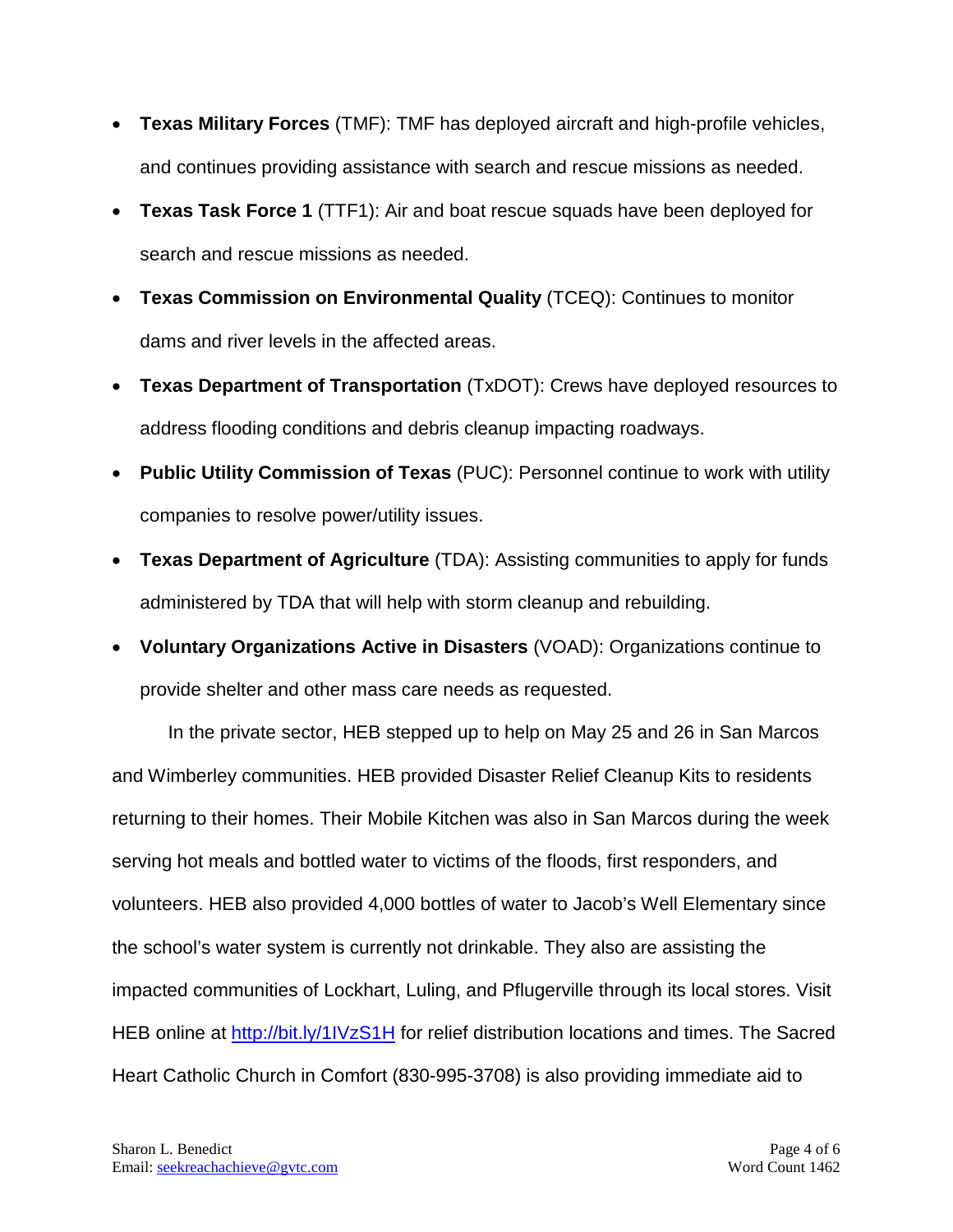families affected by the storms. Be sure to check your local businesses, churches, and service organizations you support to join in on the efforts of so many in need.

For other resources closer to home in Kendall County the EMS is center stage for providing pre-hospital patient care. Their primary responsibility " . . . is to insure the survival, comfort, safety and confidence of the patients while providing care." The EMS staff is certified in Basic Trauma Life Support, Pediatric Life Support, and Advanced Cardiac Life Support. Every one of their much needed skills have been put to use in times of emergencies and disaster, such as what we have all seen in our communities as of late. To learn more about what the EMS is doing, contact Kendall County EMS Department, Jeff Fincke, EMS Administrator, 830-249-9343

## [\(http://www.co.kendall.tx.us/default.aspx?Kendall\\_County/EMS\)](http://www.co.kendall.tx.us/default.aspx?Kendall_County/EMS)).

Another helping hand is the Ranch Hand Truckfitters (800.366.9712, [www.truckfitters.com\)](http://www.truckfitters.com/). Truckfitters are providing a donation drop for people who want to help the Wimberley community but are unable to bring items to the affected area. Their stores to drop your items off (food, clothes, monetary donations) are in San Antonio (2625 Broadway) and Boerne (32954 IH 10 West). As of today, the stores are taking a truck to Wimberley to drop off all donations at a local donation station. They will continue to help as long as it is needed.

Knowing that the Red Cross is always on the front lines helping those in emergencies and loss, they teamed up with HEB to deliver HEB hot prepared meals and drinks in their Emergency Response Vehicle (ERV) to impacted residents of San Marcos and neighboring communities as communicated by County Emergency Command. According to KSAT News, Whataburger is donating \$100,000 to the Red